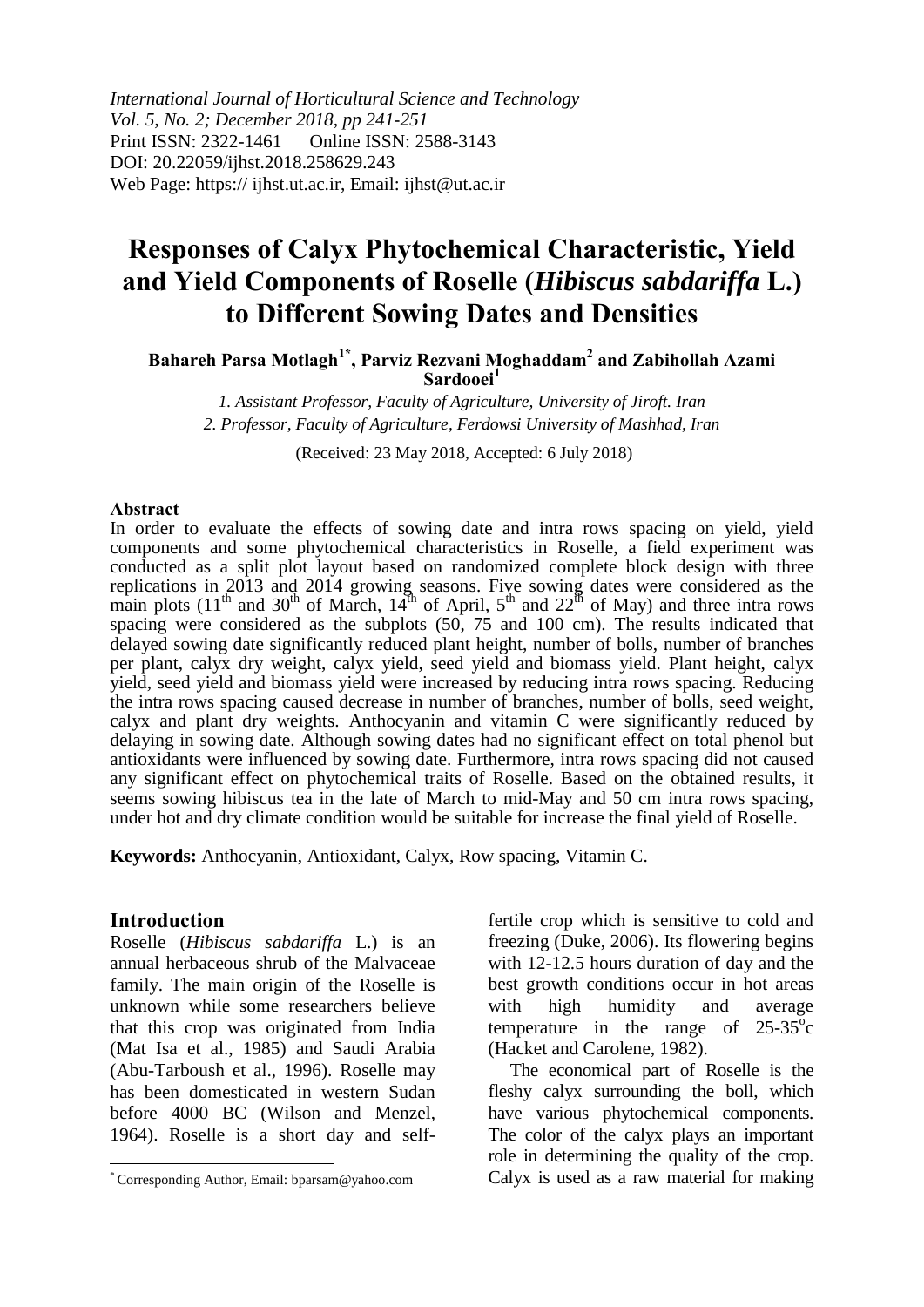healthy drink, syrup, jelly, tea, and vinegar (Singh et al*.,* 2006). Flower and fleshy fruit of Roselle are used in the pharmaceutical industry to sooth the symptoms of bronchitis and cough. Calyxes are used to cure high blood pressure, diarrhea, mouth abscess and many other diseases. Many phytochemical constituents and diverse medicinal have been attributed to this plant. Roselle pigments, representing a potent source of anthocyanin holds promise as a large commercial potential source of natural food colorants (red-violent) (Hendry and Houghton, 1995). Roselle contains higher amount of ascorbic acid when compare to orange (*Citrus sinensis* L.) and mango (Mangifera indica L.) (Wonget et al., 2002).

The sowing date determination, which is closely linked to the environmental factors, is known as an important decision, because it determines the start of different phonological stages and the length of the plant growing period during its life cycle (Srivastava et al., 2016). Plant density is the most important influencing factors for development and production of medicinal plants and is an important factor in achieving optimal yield as well (Omidbeigi and Hasani Malayeri, 2007). It has been reported that by increasing plant density in Okra (*Abelmoschus esculentus* L.), plant height and fruit yield were increased and diameter of stem and number of lateral stem were decreased (Maurya et al., 2013). In a study on the effect of sowing date and plant density on yield and yield components of Roselle in Birjand, Iran, it was reported that the delay in sowing date from  $4<sup>th</sup>$  of May to  $14<sup>th</sup>$  of June significantly decreased boll number per plant, boll number and calyx yield per unit area, calyx dry yield and single-plant biomass by 43.6, 39.5, 44.9, 45.7 and 47.3%, respectively. They added as the density increased from 8 to 13.3 plants/m<sup>2</sup> , boll number per plant, calyx weight per boll and plant single-biomass were decreased significantly by 29.8, 24.4, 39.1, 55.4 and 33.6%, respectively, but boll number/m<sup>2</sup> was increased by 18.2% (Moosavi, 2012). Mir et al. (2011), in a study

on the effects of plant density and sowing date on Roselle in Zabol, Iran, reported that delay in sowing date decreased plant height, number of bolls, calyx yield and biomass yield, and by increasing plant density plant height, number of bolls, calyx yield and biomass yield were increased. Ekwu and Nwokwu (2012) reported that the earliest sowing date of Okra (*Abelmoschus*   $\check{e}$ *esculentus* L.),  $15<sup>th</sup>$  of May, compared with  $15<sup>th</sup>$  of June and  $15<sup>th</sup>$  of July produced the tallest plants, greater number of branches and leaves and highest number of pods in  $50 \times 75$ cm compared to  $50 \times 25$  cm and  $50 \times 50$  cm raw spacing. Castro et al. (2004) evaluated the calyx yield of Roselle in four planting dates  $(18<sup>th</sup>$  of October,  $15<sup>th</sup>$  of November and  $18<sup>th</sup>$  of December of 2001, and  $15<sup>th</sup>$  of January, 2002) in the city of Lavras in Brazil and observed that there was not any clear trend among studied planting seasons on calyx yield. In addition, it has been reported that anthocyanin composition and antioxidant activity are different in different varieties of Roselle (*Hibiscus sabdariffa* L.) and have been changed during maturity stages (Keisha et al., 2009). Tabasi et al. (2013) reported that plant species, plant density, and maturation stage of plant can affect ascorbic acid, soluble sugars, and lycopene contents in plant organs. In a study on the effects of temperature on antioxidant activity, total phenolics and agronomic traits of two thyme species, significant differences between the two species for essential oil percentage, antioxidant activity and total phenolics was reported (Rahimi and Ramezani, 2017). Asadi-Sanam et al. (2018) showed that delay in sowing date of Purple Coneflower (*Echinacea purpurea* L*.*  Moench) produced the highest level of antioxidant activity and the effect of sowing date and density on plant phenol was significant.

Therefore, the aim of the present study was to determine the effect of sowing date and intra rows spacing on yield, yield components and calyx phytochemical characteristics of Roselle in Jiroft region, Iran.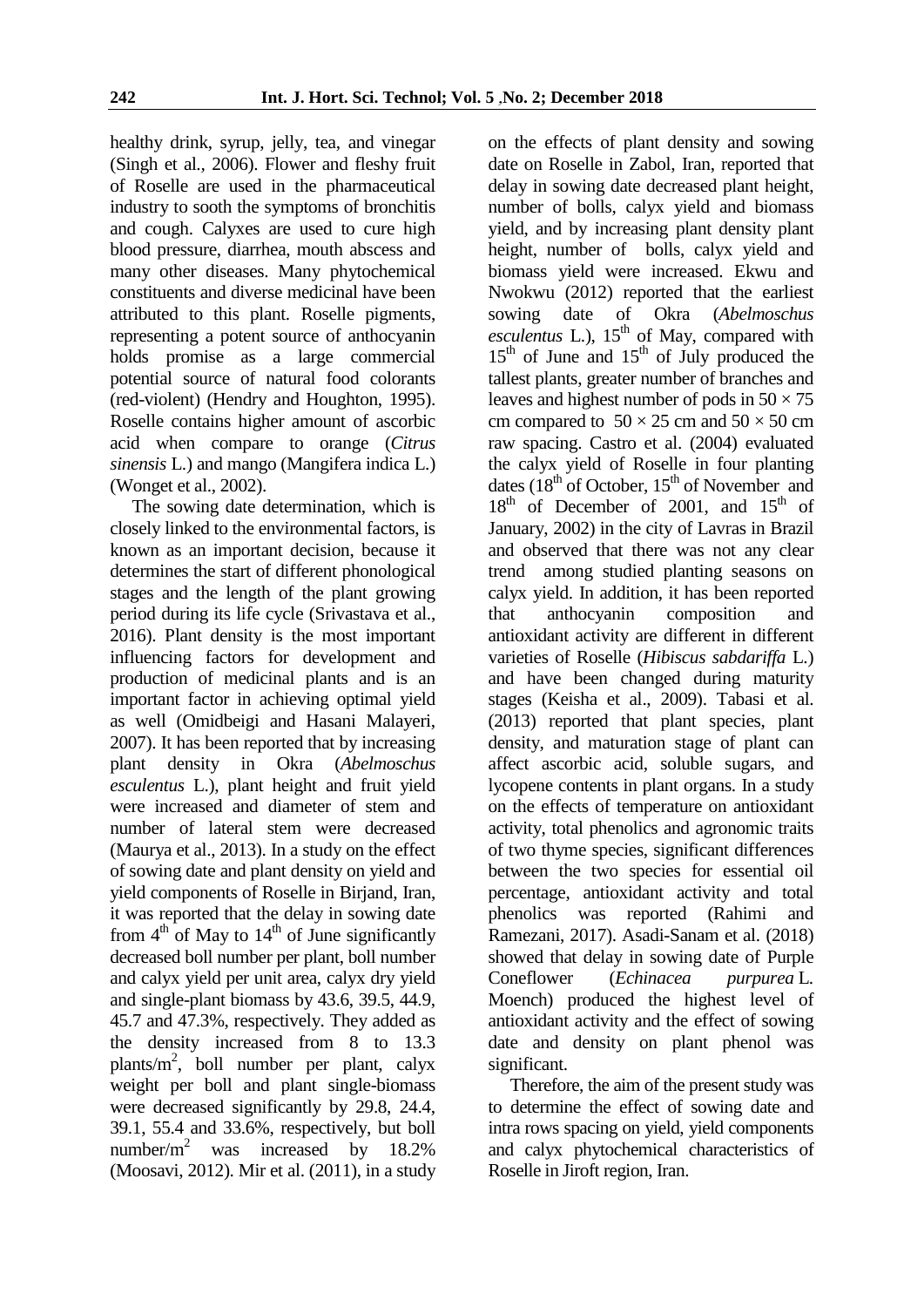## **Materials and methods**

#### *Location of experiment*

A field experiment was conducted at the Research Station of Faculty of Agriculture, University of Jiroft (latitude: 28°40´ N; longitude: 57°44´ E; elevation: 650 m) during 2013 and 2014 growing seasons. Experimental site was located in southeast of Kerman province, Jiroft county, Iran. The climate of the area is arid and semiarid. Information about total precipitation, average of maximum and minimum temperatures  $(^0C)$  of the experimental site is presented in Table 1.

The soil texture was sandy with low fertility. The physical and chemical soil characteristics of the experimental site are presented in Table 2.

**Table 1. Annual rainfall, average maximum and minimum temperatures in Jiroft, Iran 2011-2014**

| Year | <b>Minimum Temperature</b> | <b>Maximum Temperature</b> | Annual rainfall (mm) |
|------|----------------------------|----------------------------|----------------------|
| 2011 | 16.56                      | 33.62                      | 59.9                 |
| 2012 | 17.55                      | 33.49                      | 107.8                |
| 2013 | 16.77                      | 32.48                      | 231.0                |
| 2014 | 5.55                       | 36.2                       | 153.1                |

#### **Table 2. Main physical and chemical characteristics of the studied soil**

| Soil analysis              | 2013  | 2014 |
|----------------------------|-------|------|
| Physical                   |       |      |
| $Clay(\%)$                 | 12    | 12   |
| $Silt$ (%)                 | 22    | 27   |
| Sand $(\%)$                | 66    | 61   |
| Chemical                   |       |      |
| Organic carbon (%)         | 0.40  | 0.48 |
| Total $N$ $(\%)$           | 0.046 | 0.07 |
| Available P (ppm)          | 22.3  | 25.2 |
| Available K (ppm)          | 141   | 210  |
| pH                         | 8.7   | 7.4  |
| $EC$ (dS m <sup>-1</sup> ) | 1.8   | 2.1  |

## *Experimental design*

A split plot experiment based on Randomized Complete Block Design with three replications was conducted.

Five sowing dates  $(11<sup>th</sup>$  of and 30<sup>th</sup> of March,  $14^{th}$  of April,  $5^{th}$  and  $22^{th}$  of May) were considered as the main plots and three intra rows spacing (100, 75 and 50 cm) were considered as sub-plots.

## *Agronomic practices*

The land lied fallow for three years before the onset of experiment. Seed bed was prepared using plough and disk in autumn 2012. Plots were designed with 6 m long and 3 m width and 1 m apart from each other. Between blocks, 2 m alley was kept. According to the soil analysis, triple super phosphate (100

 $kg.ha^{-1}$ ) and potassium sulfate (150 kg.ha<sup>-1</sup>) were incorporated into the soil at the same time before seed sowing. One third of urea fertilizer (out of  $200 \text{ kg.ha}^{-1}$ ) ) was incorporated into the soil before seed sowing and two third were applied as top dress at the vegetative and flowering stages. Seed sowing was performed by hand on middle of the furrows. Seedlings were thinned at the four to six leaf stages. The irrigation was done after seed sowing once every four days until plant establishment and then with weekly irrigation until maturity stage. Weeds were removed by hand during growing seasons. Harvesting the bolls, calyxes and seeds were done on  $1<sup>th</sup>$  of December, in both studied years (2013 and 2014).

## *Data collection on yield, yield components and morphological traits*

At maturity stage, five plants from each plot were randomly selected and plant height, number of bolls, number of branches, calyx dry weight and seed weight per plant were recorded. Finally calyx, seed and biological yields were measured by harvesting  $6 \text{ m}^2$  of the central part of each plot.

# *Antioxidant capacity*

The antioxidant capacity was determined by the DPPH (2,2-diphenyl-1 picrylhydrazyl) radical-scavenging method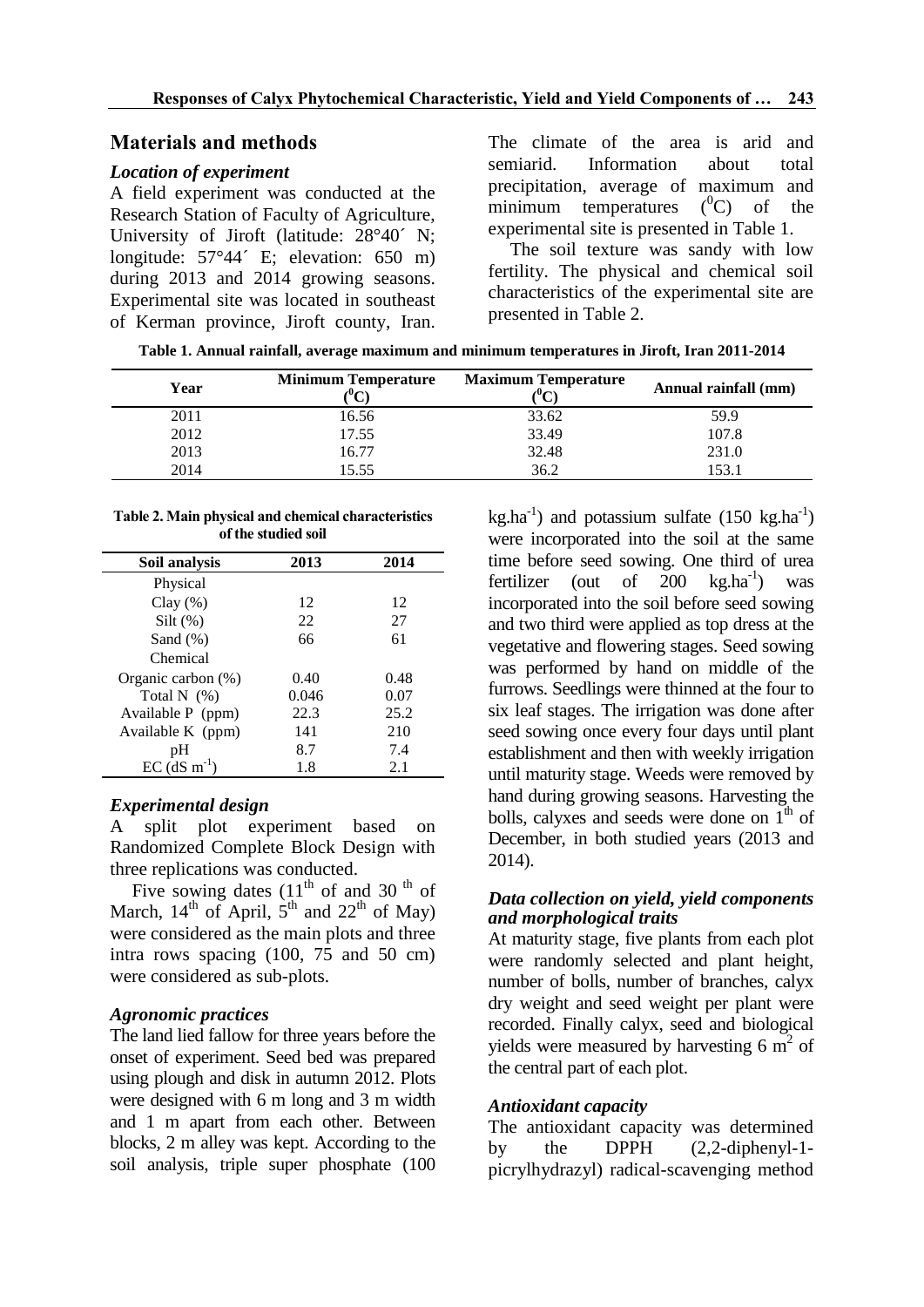according to the method described by Brand-Williams et al., (1995).

The antioxidant capacity was calculated using the following equation (1):

$$
\% \ \text{Rs} = \text{a-b/a} \times 100 \tag{1}
$$

 $Rs = radical$ -scavenging;  $a=$  control;  $b=$ sample

The amount of total phenolic compounds in the extracts was determined with the Folin- Ciocalteu reagent according to the method of Gao (2000) using Gallic acid as a standard.

The anthocyanin content was determined by using the method described by Wanger (1976). The vitamin C content was determined by using titration method (Arya, 2000).

#### *Statistical analyses*

All data were subjected to analysis of variance (ANOVA) using SAS 9.3 software (SAS, 2011). When F test indicated statistical significance at  $p < 0.01$ 

or  $p < 0.05$ , the least significant difference (LSD) was used to separate the means.

## **Results**

#### *Plant height and number of branches*

According to the results of the combined analysis of variance, plant height and the number of branches were significantly affected by sowing date and intra row spacing ( $p \leq 0.01$ ), but the effect of year was not significant (Table 3). The highest (180 cm) and the lowest (131 cm) plant height were obtained on  $11<sup>th</sup>$  of March and  $22<sup>nd</sup>$  of May sowing dates, respectively (Table 4). Intra row spacing had a significant effect on plant height and number of branches. Longest (151 cm) and shortest (142 cm) plant height were recorded in 50 and 100 cm intra row spacing, respectively (Table4). Highest (8.4) and lowest (7.2) number of branches were observed in 100 and 50 cm intra row spacing, respectively (Table 4).

**Table 3. Analysis of variance (mean of squares) for studied traits of Roselle grown in different sowing dates and intra row spacings.**

| Source of<br>variance                          | E,             | Plant height         | branches<br>plant<br>ber | Number of bolls<br>per plant             | weight per plant<br>Calyx dry | Seed weight per<br>plant | Plant dry weight                                    | Calyx yield | Seed yield                                                | <b>Biomass yield</b>                                 | Antioxidants                 | Phenol<br>Total | <b>Anthocyanin</b>             | <b>Vitamin</b><br>$\Omega$ |
|------------------------------------------------|----------------|----------------------|--------------------------|------------------------------------------|-------------------------------|--------------------------|-----------------------------------------------------|-------------|-----------------------------------------------------------|------------------------------------------------------|------------------------------|-----------------|--------------------------------|----------------------------|
| Year                                           | 1              | $11.61$ ns $3.61$ ns |                          | 3483.32*                                 | 77.82                         | 15.04                    | 11581.08*                                           | 449683ns    | 2014446*                                                  | $25.61*$                                             |                              |                 | 12.55ns0.152ns0.090ns 4.44ns   |                            |
| Year * Block 2 268.38 <sup>ns</sup>            |                |                      | $6.47*$                  | 208.05ns                                 | 11.30                         | 8.03                     | 837.29ns                                            | 72518ns     | 25717ns                                                   | 1.53ns                                               |                              |                 | 5.37ns 0.813ns 0.052ns 26.23** |                            |
| Sowing date                                    |                |                      |                          |                                          |                               |                          | 4 6192** 96.25**8348.53**216.33**426.04**51005.53** |             | 455510** 1039377** 150.44** 180.22* 2.29ns 2.56** 91.02** |                                                      |                              |                 |                                |                            |
| Error(a)                                       |                | 16 125.54            | 1.73                     | 71.19                                    | 4.47                          | 7.28                     | 2533.41                                             | 16398       | 12317                                                     | 5.43                                                 | 6.66                         | 1.60            | 0.090                          | 8.390                      |
| Intra row<br>spacing                           | $\overline{2}$ |                      |                          | 3877** 11.72**4612.32** 91.37** 763.14** |                               |                          | 25431**                                             |             |                                                           |                                                      |                              |                 |                                |                            |
| Year* Intra<br>row spacing                     | $\overline{2}$ | 31.37ns 6.68ns       |                          | 40.14ns                                  | 5.87                          | $0.0001$ ns              | 67.36na                                             | 18296ns     | 19.91ns                                                   | $0.01$ ns                                            | 0.002ns0.088ns0.004ns 1.81ns |                 |                                |                            |
| Year*Sowing<br>date                            |                | 4 783.47ns 2.25ns    |                          | 58.17ns                                  | 1.18                          | 0.47                     | 1108.98ns                                           | 5845ns      | 19326ns                                                   | $0.79$ ns                                            | 0.011ns                      | 0.18            | 0.006                          | 5.56ns                     |
| Sowing date*<br>Intra row<br>spacing           |                | 8 163.29ns 3.62ns    |                          | 193.54ns                                 | 2.19                          | 12.37                    | 979.62ns                                            | 10772ns     | 14363ns                                                   | 5.50 <sub>ns</sub>                                   | 10.80ns 0.38ns               |                 | $0.41*$                        | 13.06ns                    |
| Year*<br>Sowing date<br>* Intra row<br>spacing |                | 40 62.32ns 2.17ns    |                          | 9.55 <sub>ns</sub>                       | 1.41                          | $0.0001$ ns              | 145.99ns                                            | 4156ns      | 801.08ns                                                  | $0.012$ ns $0.001$ ns $0.16$ ns $0.004$ ns $1.99$ ns |                              |                 |                                |                            |
| Error $(b)$                                    |                | 365.80               | 10.90                    | 101.49                                   | 172.61                        | 10.60                    | 1716.57                                             | 17279       | 29739                                                     | 4.93                                                 | 13.87                        | 1.34            | 0.059                          | 6.25                       |
| Coefficient<br>of Variation<br>(% )            |                | 11.97                | 18.09                    | 13.18                                    | 12.19                         | 16.00                    | 15.85                                               | 16.55       | 16                                                        | 15.23                                                | 4.31                         | 8.92            | 9.45                           | 10.07                      |

ns, \* and \*\* are no significant, significant at 5 and 1% probability levels, respectively.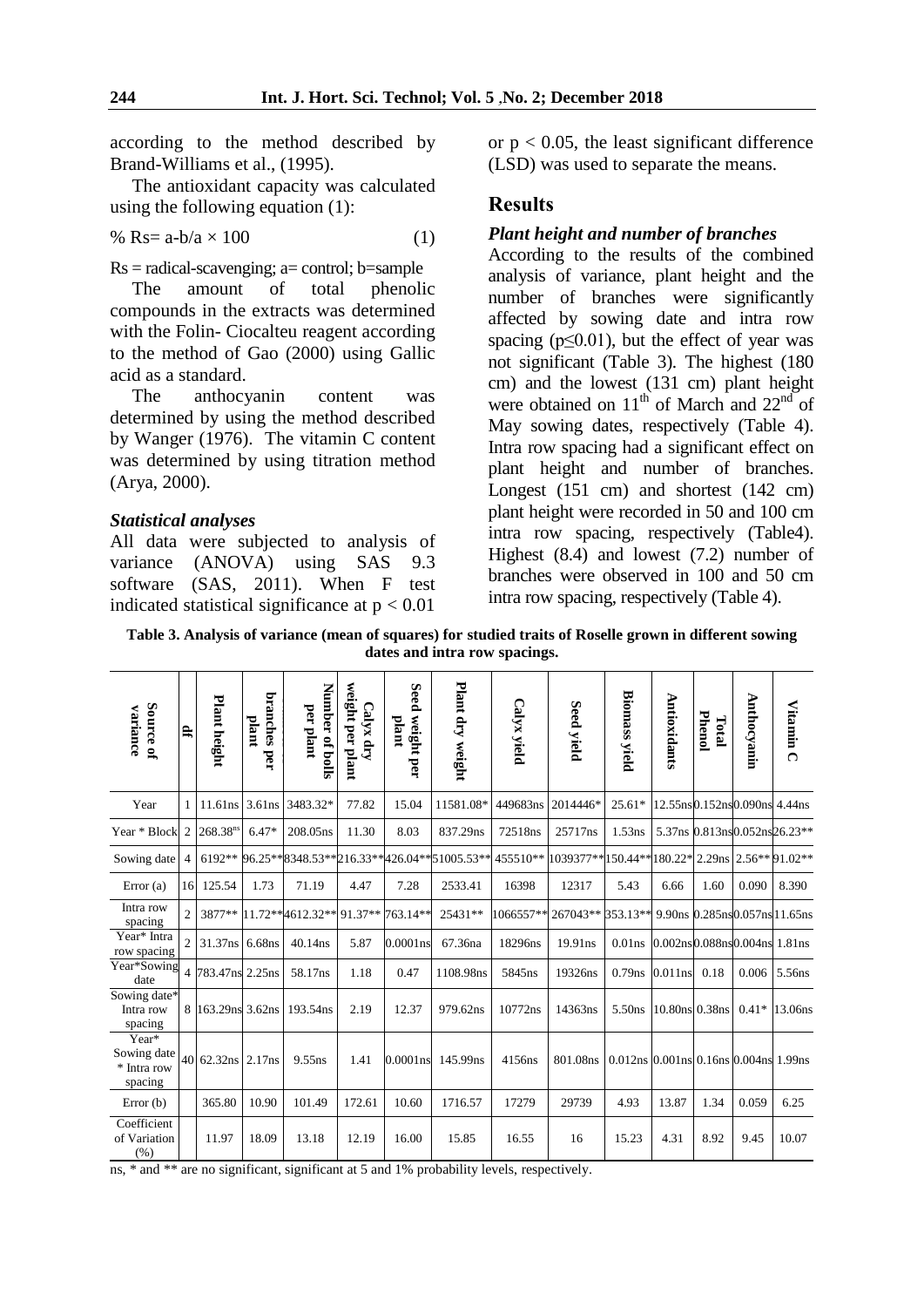| Treatment   |                        | Plant height<br>(mn) | branches<br>Number<br>plant<br>per<br>$\mathbf{S}$ | Number of bolls<br>per plant | $(g$ plant <sup>-1</sup><br>Calyx dry<br>weight | <b>Seed</b><br>bed weight $\frac{1}{2}$ | Plant dry<br>$(g$ plant <sup>-1</sup> )<br>weight |
|-------------|------------------------|----------------------|----------------------------------------------------|------------------------------|-------------------------------------------------|-----------------------------------------|---------------------------------------------------|
| Year        | 2013                   | 159.39a              | 7.74a                                              | 70.19b                       | 16.10a                                          | 19.92a                                  | 249.89b                                           |
|             | 2014                   | 160.11a              | 8.14a                                              | 82.63a                       | 17.96a                                          | 20.74a                                  | 272.58a                                           |
|             | $11th$ of<br>March     | 179.74 a             | 9.91a                                              | 102.27 a                     | 21.21a                                          | 26.40a                                  | 322.75a                                           |
|             | $30th$ of<br>March     | 170.40 <sub>b</sub>  | 9.60a                                              | 88.78b                       | 19.20 b                                         | 24.33 b                                 | 299.47b                                           |
| Sowing date | $14^{th}$ of<br>April  | 162.16c              | 9.36a                                              | 79.11c                       | 17.57 c                                         | 18.81c                                  | 266.27b                                           |
|             | 5 <sup>th</sup> of May | 155.68 c             | 5.44 b                                             | 65.66d                       | 14.55 d                                         | 16.63d                                  | 225.81c                                           |
|             | $22nd$ of<br>May       | 130.75 d             | 5.37 b                                             | 45.23e                       | 12.62 e                                         | 15.17 d                                 | 191.89c                                           |
| Intra row   | 100                    | 150.53b              | 8.42 a                                             | 86.80a                       | 18.52a                                          | 25.00a                                  | 289.51a                                           |
|             | 75                     | 156.26 b             | 8.18 a                                             | 79.75b                       | 17.46a                                          | 20.67b                                  | 262.86b                                           |
|             | 50                     | 172.45 a             | 7.23 <sub>b</sub>                                  | 62.69c                       | 15.11 <sub>b</sub>                              | 15.13c                                  | 231.34c                                           |

**Table 4. Means comparison for plant height, number of branches, number of bolls, calyx dry weight, seed weight and plant dry weight of Roselle grown in different sowing dates and intra row spacings.**

Means followed by similar letters in each column are not significantly according to LSD test ( $p \le 0.05$ ).

#### *Number of bolls*

The combined analysis of variance of data indicated that the year ( $p \le 0.05$ ), sowing date ( $p \le 0.01$ ), and intra row spacing (p≤0.01) had significant impacts on the number of bolls per plant (Table 3). Highest and lowest number of bolls per plant were obtained on  $10<sup>th</sup>$  of March and  $22<sup>nd</sup>$  of May sowing dates, respectively (Table 4). The number of bolls per plant increased by increasing the intra row spacing from 50 to 100 cm (Table 4).

## *The calyx dry weight*

The combined analysis of variance showed that the sowing date ( $p \le 0.01$ ) and the intra row spacing ( $p \le 0.01$ ) had significant effect on dry weight of calyx per plant. The effect of year was not significant (Table 3).

By decreasing the intra row spacing, in comparison with 100 cm, the dry weight of calyx per plant decreased by 6% and 22% in 50 and 75 cm intra row spacings, respectively, (Table 4).

## *Seed weight*

The combined analysis of variance showed that the effect of sowing date  $(p<0.01)$  and intra row spacing (p≤0.01) were significant on seed weight per plant. However, the year did not have a significant effect on seed weight (Table 3). The results showed that the maximum seed weight per plant was obtained in sowing date of  $11^{\text{th}}$  of March and the intra row spacing of 100 cm, while seed weight was decreased by postponing the sowing date and decreasing the intra row spacing (Table 4).

## *Dry weight per plant*

The combined analysis of variance showed that the effects of year ( $p \le 0.05$ ), sowing date  $(p \le 0.01)$ , and intra row spacing  $(p \le 0.01)$  were significant on biomass weight per plant (Table 3). The biomass weight per plant in the first year (2013) decreased by 9% compared to the second year (2014). By postponing the sowing date from  $11<sup>th</sup>$  of March to  $22<sup>nd</sup>$  of May, plant dry weight declined. Moreover, the maximum plant dry weight was shown in the intra row spacing of 100 cm that increased by 10% and 25% in the intra row spacing of 75 cm and 50 cm, respectively (Table 4).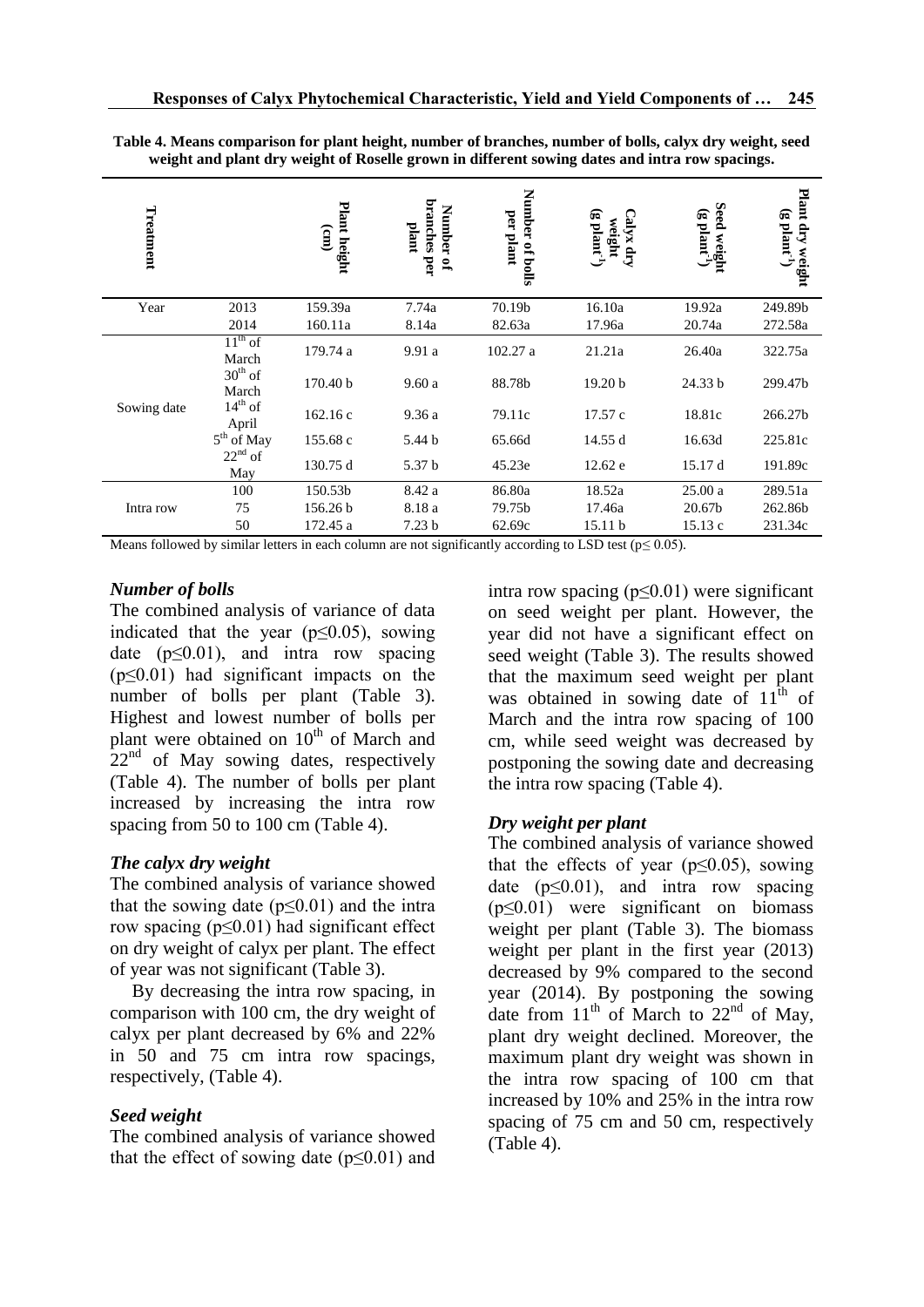#### *Calyx yield*

The combined analysis of variance showed that the effect of sowing date  $(p<0.01)$  and intra-row spacing (p≤0.01) were significant on calyx yield. However, the year did not have a significant effect on calyx yield (Table 3). Furthermore, the combined analysis of variance demonstrated that the  $maximum$  calyx yield (990 kg.ha<sup>-1</sup>) was obtained in  $11<sup>th</sup>$  of March sowing date, and the minimum calyx yield was recorded in  $5<sup>th</sup>$  of May and  $22<sup>nd</sup>$  of May sowing dates with  $681$  and  $594$  kg.ha<sup>-1</sup>, respectively. The results revealed that the calyx yield was increased by 24% and 61% in intra row spacing of 50 cm compared with the intra row spacing of 75 cm and 100 cm (Table 5).

#### *Seed yield*

The combined analysis of variance indicated that the effect of year  $(P \le 0.05)$ , sowing date ( $p \le 0.01$ ), and the intra row spacing ( $p \leq 0.01$ ) were significant on seed yield (Table 3). The maximum seed yield was achieved on  $11<sup>th</sup>$  of March and decreased along with the delay in the sowing date. The seed yield rose respectively by 9.5% and 20% in the intra row spacing of 50 cm in comparison with the intra row spacing of 75 cm and 100 cm (Table 5).

#### *Biomass yield*

The combined analysis of variance showed that the effect of year ( $p \le 0.05$ ), sowing date  $(p<0.01)$ , and the intra row spacing (p≤0.01) were significant on biomass yield (Table 3). The biomass yield in the second year (2014) increased by 7.5% compared to the first year (2013) of the experiment. The maximum biomass yield was obtained on  $11<sup>th</sup>$  of March (17.8 t.ha<sup>-1</sup>) sowing date, which was not significantly different from the sowing date of  $30<sup>th</sup>$  of March, whereas the minimum biomass yield was observed on  $22<sup>nd</sup>$  of May (10.67 t.ha<sup>-1</sup>) sowing date. In the intra row spacing of 50 cm, the biomass yield increased by 58.6 % and 32.7% in comparison with the intra row spacing of 75 cm and 100 cm (Table 5).

#### *Antioxidant content*

Among the studied treatments, only sowing date had a significant effect on antioxidant contents ( $p \le 0.01$ ). The maximum calyx antioxidant was achieved on  $5<sup>th</sup>$  of May (Table 6). Nevertheless, the year, the intra row spacing, and other interaction effects were not significant (Table 3).

| <b>Treatment</b>  |                 | Calyx yield $(kg ha-1)$ | Seed yield $(kg ha-1)$ | Biomass yield $(t \text{ ha}^{-1})$ |
|-------------------|-----------------|-------------------------|------------------------|-------------------------------------|
| Year              | 2013            | 723a                    | 994 <sub>b</sub>       | 14.05b                              |
|                   | 2014            | 864a                    | 1089a                  | 15.11a                              |
|                   | $11th$ of March | 990 a                   | 1338 a                 | 17.87a                              |
|                   | $30th$ of March | 839 b                   | 1233 <sub>b</sub>      | 16.64a                              |
| Sowing date       | $14th$ of April | 809 <sub>b</sub>        | 989c                   | 14.87b                              |
|                   | $5th$ of May    | 681 c                   | 874 d                  | 12.85c                              |
|                   | $22nd$ of May   | 594 c                   | 766e                   | 10.67d                              |
| Intra row spacing | 100             | 608c                    | 948c                   | 11.55c                              |
| (cm)              | 75              | 789 b                   | 1038b                  | 13.83b                              |
|                   | 50              | 983 a                   | 1137a                  | 18.32a                              |

**Table 5. Means comparison for plant calyx yield, seed yield and biomass yield of Roselle grown in different sowing dates and intra row spacings**

Means followed by similar letters in each column are not significantly according to LSD test ( $p \le 0.05$ ).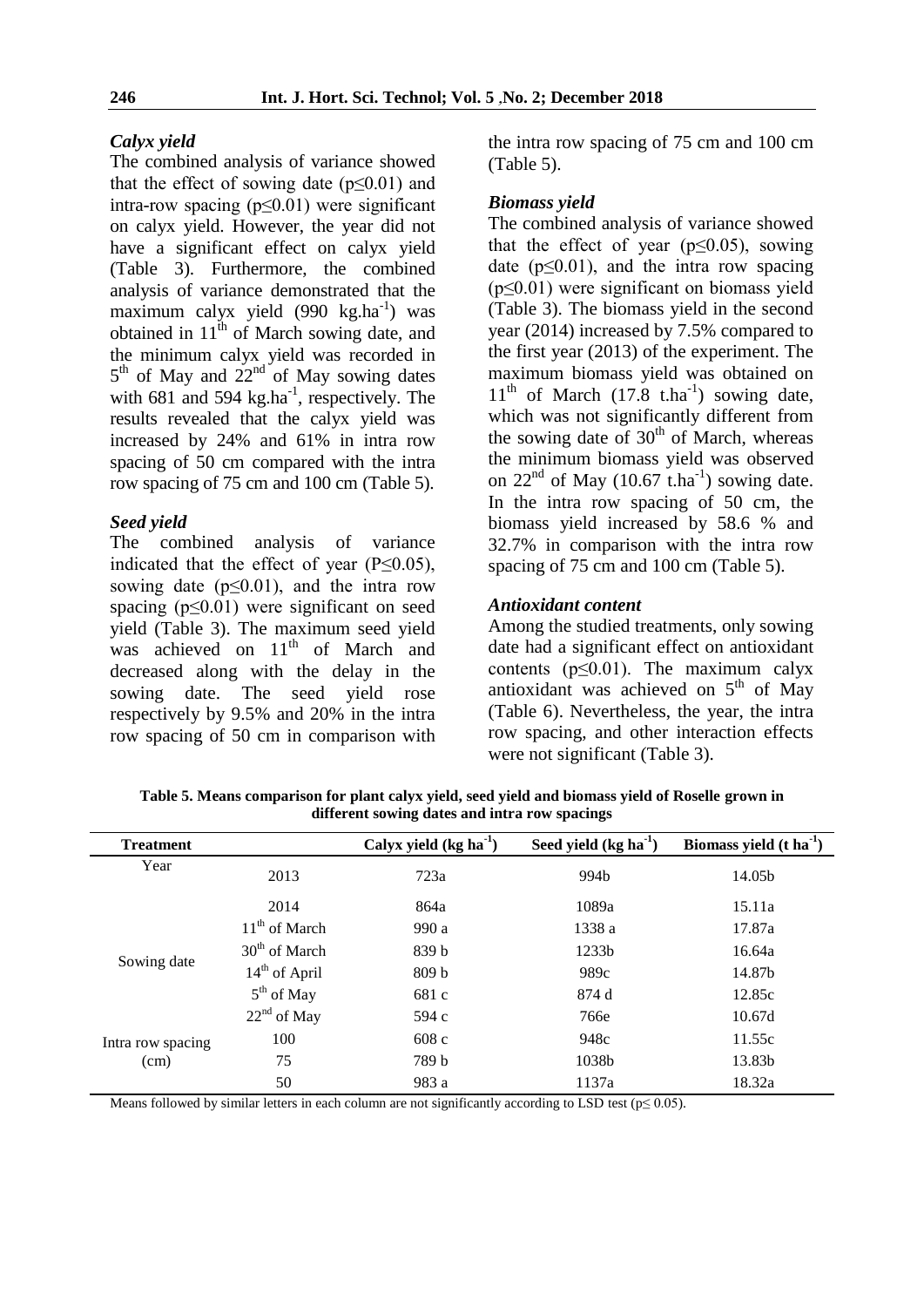| <b>Treatment</b> |                           | <b>Antioxidants</b><br>$(\%)$ | <b>Total phenol</b><br>$(mg g^{-1})$ | Anthocyanin<br>$(mg g-1)$ | Vitamin C<br>$(mg 100ml^{-1})$ |
|------------------|---------------------------|-------------------------------|--------------------------------------|---------------------------|--------------------------------|
| Year             | 2013                      | 86.70a                        | 13.02a                               | 2.61a                     | 25.05a                         |
|                  | 2014                      | 85.95a                        | 12.94a                               | 2.54a                     | 24.60a                         |
|                  | $11^{th}$ of<br>March     | 81.67d                        | 12.69a                               | 2.41b                     | 26.01a                         |
| Sowing date      | $30^{th}$ of<br>March     | 85.27c                        | 12.51a                               | 2.86a                     | 26.43a                         |
|                  | $14^{th}$ of<br>April     | 86.64 bc                      | 13.24a                               | 3.01a                     | 25.44a                         |
|                  | $5^{\text{th}}$<br>of May | 90.17a                        | 13.30a                               | 2.54b                     | 25.36a                         |
|                  | $22nd$ of<br>May          | 87.88 b                       | 13.17a                               | 2.06c                     | 20.88 b                        |
| Intra row        | 100                       | 86.08a                        | 13.09a                               | 2.53a                     | 24.12a                         |
| spacing (cm)     | 75                        | 85.91a                        | 12.91a                               | 2.59a                     | 25.04a                         |
|                  | 50                        | 86.98a                        | 12.94a                               | 2.61a                     | 25.31a                         |

| Table 6. Means comparison for antioxidants, total phenols, anthocyanin and vitamin C contents of calyx |  |
|--------------------------------------------------------------------------------------------------------|--|
| in Roselle plants grown in different sowing dates and intra row spacings                               |  |

Means followed by similar letters in each column are not significantly according to LSD test ( $p \le 0.05$ ).



**Fig. 1. Effects of sowing date and intra row spacing on the anthocyanin contents of Roselle's calyx**

#### *Total phenol content*

The effect of studied treatments on the total phenol content of calyx was not significant (Table 3). However, the amount of phenolic compounds increased by delaying sowing date (Table 6).

#### *Anthocyanin content*

The combined analysis of variance showed that the sowing date  $(p \le 0.01)$  and the interaction effect of sowing date and intra rows spacing ( $p \le 0.5$ ) had significant effect on the anthocyanin contents of Roselle's calyx (Table 3). The results revealed that

the maximum anthocyanin contents was related to the sowing dates of  $30<sup>th</sup>$  of March and  $14<sup>th</sup>$  of April, and the minimum anthocyanin contents was belonged to the sowing date of  $22<sup>nd</sup>$  of May (Table 6). The interaction of the sowing date and intra rows spacing had a significant effect on the anthocyanin contents of calyx. The highest anthocyanin contents was detected in  $30<sup>th</sup>$ of March and  $14<sup>th</sup>$  of April sowing dates, and the lowest anthocyanin contents was obtained in  $22<sup>nd</sup>$  of May sowing date at all studied intra rows spacing (Fig. 1).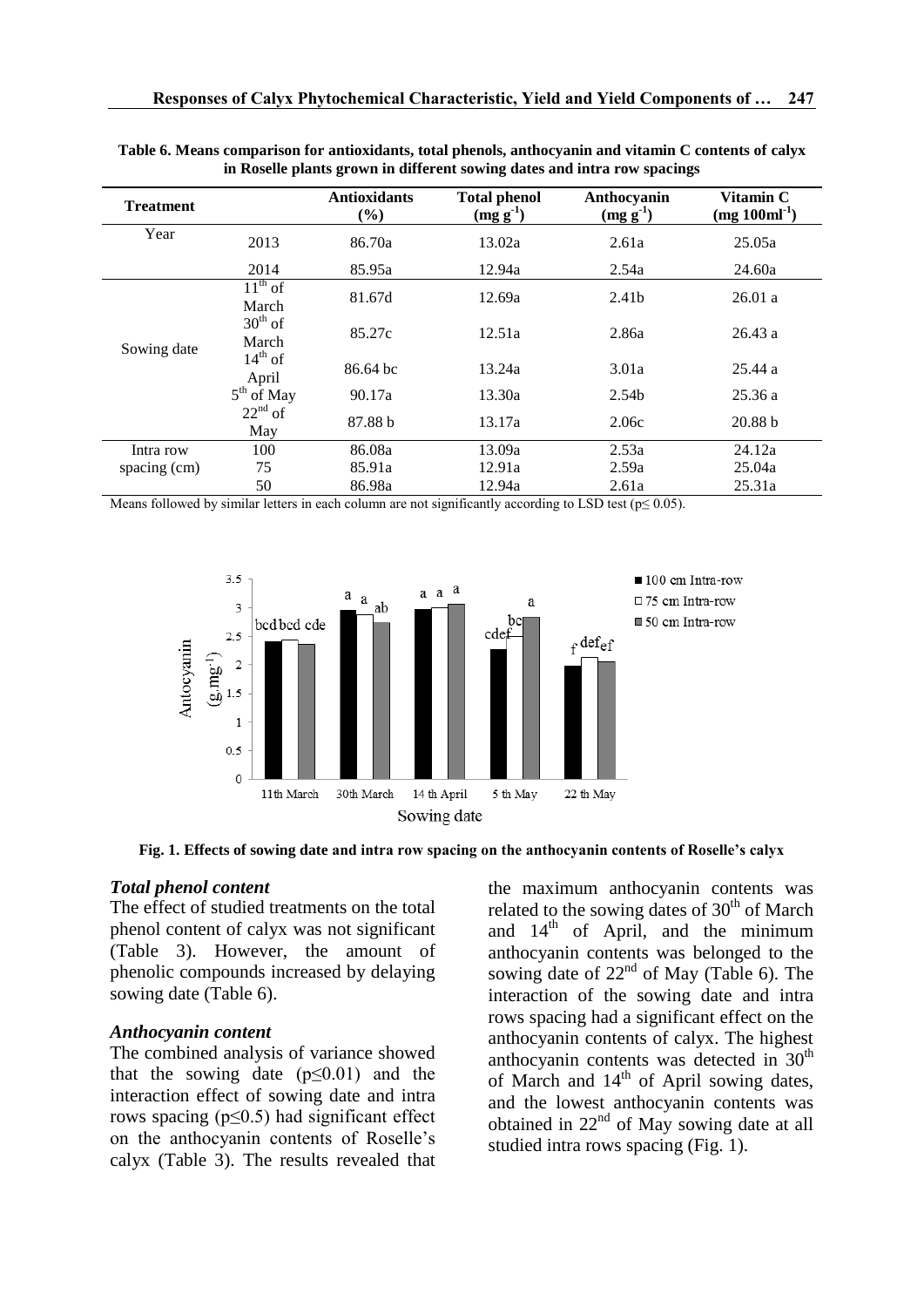# *Vitamin C content*

The combined analysis of variance showed that the sowing date  $(p<0.01)$  had a significant effect on the vitamin C content of Roselle's calyx (Table 3). The highest vitamin C was obtained in the sowing date of 30<sup>th</sup> of March (26.42 mg.100 ml<sup>-I</sup>) and the lowest was detected in  $22<sup>nd</sup>$  of May sowing date  $(20.88 \text{ mg. } 100 \text{ ml}^{-1})$  (Table 6).

# **Discussion**

In the present study, increase in plants height at higher plant densities might be attributed to the competition for light and other growth resources among the plants in the closer intra row spacing. These results are in agreement with the findings of Faramarzi et al*.* (2012) in cotton (*Gossypium hirsutum* L.) and Patane and Sortino (2010) in Kenaf (*Hibiscus cannabinus* L.). Furthermore, reduced competition for light and other resources as well as reduced overlapping from adjacent Roselle plants within the population could enable the plants to utilize their energy for maximum branching and, subsequently, the production of larger leaf area. Similar results were also reported by Maurya et al. (2013) and Kajidu et al. (2015).

The current results are in the same line with Patane and Sortino (2010) who reported that late sowing from  $28<sup>th</sup>$  of May to  $30<sup>th</sup>$  of June reduced pod number in Kenaf plant (*Hibiscus cannabinus* L.).

The number of bolls per plant increased by increasing the intra row spacing from 50 to 100 cm. It has been reported that pod weight per plant of okra (*Abelmoschus escuelentus* L.) decreased by increasing plant density (Dikwahal et al*.,* 2007). Higher number of Roselle bolls in 90 cm compared with 30 cm row spacing has been reported previously (Kajidu et al*.,* 2015). It appears that by increasing plant density, the number of bolls in each plant was reduced due to the competitive factors such as light, water, and nutrients.

It was observed that the number and the weight of bolls per plant and the weight of calyx per plant decreased by postponing Roselle planting date from  $11<sup>th</sup>$  of March to 25<sup>th</sup> of April and were increased by increasing plant density from 4 to 8 plants.m-2 (Mir et al*.,* 2011).

In agreement with the obtained result in current study, in another experiment performed on the effect of plant density on Roselle yield by El Naim et al. (2012), the decreased numbers of bolls, calyx weight, and seed weight were observed by increasing plant density. In addition, they reported that high plant density led to lower calyx weight and lower seed number per boll (El Naim et al*.,* 2012).

It seems that decreasing number of bolls, calyx dry weight, plant seed weight, and biomass dry weight as a result of postponing sowing date can be attributed to the high temperature during the growth period, shorter vegetative growth period, the exposure of vegetative growth stages to the hot weather in early summer and severe moisture stress. These conditions decreased leaf area and plant photosynthesis which would ultimately reduce total biomass production. Regarding the different densities in this study, it give the impression due to the long vegetative growth of Roselle, less space and nutrient elements were given to the plant in the intra row spacing of 50 cm with doubled plant density in comparison with the intra row spacing of 100 cm. Thus, this intensified the competition among plants to reduce the number of bolls, calyx weight, and seed weight and dry weight of biomass per plant.

In an experiment on the effect of plant density on Roselle yield, the decreased numbers of bolls, calyx weight, and seed weight were observed by increasing plant density (El Naim et al*.,* 2012). In addition, they reported that high plant density led to lower calyx weight and lower seed number per boll (El Naim et al*.,* 2012). Moosavi (2012) and Mir et al. (2011) reported that delay in sowing date decreased the calyx yield of Roselle. These results are in close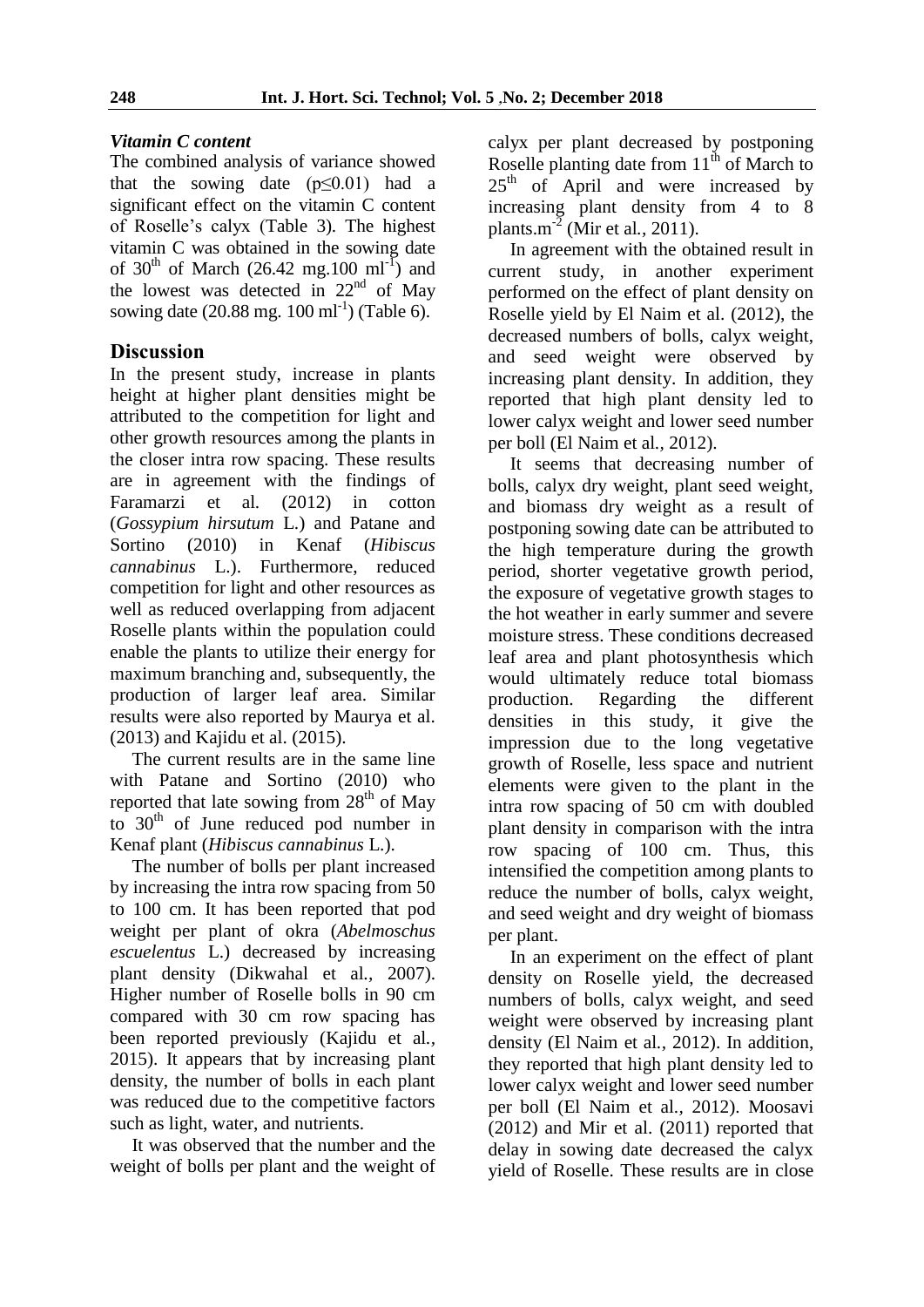conformity with the findings of Faramarzi et al. (2012) and Patane and Sortino (2010).

Our results are in agreement with those of Mir et al. (2011), Rafieiolhossaini et al. (2010), and Danalatos and Archontoulis (2010) who found that late sowing reduced biological yield in Roselle (*Hibiscus sabdariffa* L.), German chamomile (*Matricaria chamomilla* L.), and Kenaf (*Hibiscus cannabinus* L.) plants. Early planting led to boosting biomass yield via increasing the growth period of the plant, more development of leaf area, and production of abundant sub-branches. Furthermore, biomass yield was enlarged along with the increase in plant density so that the maximum biomass yield was obtained in the intra row spacing of 50 cm and its minimum in the intra row spacing of 100 cm.

In the present study, according to the measurement of calyx phytochemical characteristic such as antioxidant activity of Roselle's calyx, the sowing date  $5<sup>th</sup>$  of May showed 2.5%, 3.8%, 4.9%, and 9.4% more antioxidant activities than those of  $22<sup>nd</sup>$  of May,  $14<sup>th</sup>$  of April,  $30<sup>th</sup>$  of March and  $11<sup>th</sup>$  of March. It seems that Roselle calyx could be considered as a good source of natural antioxidants in the diet. It seems higher temperatures and water deficits in the delayed sowing dates are the main reason for increasing phenolic compounds. The results showed that intra rows spacing did not have any significant effect on the phenol contents of calyx.

It has been reported that the different environmental conditions such as temperature, sun light, altitude, type of soil, and accessible elements (Kazemzade et al*.,* 2010), the time of germination (Danhue, 2000), time and duration of flowering (Tumen et al*.,* 1996), genetics (Eckhart et al*.,* 1992), plant competition (Stahl-biskup, 1991) and pests and diseases invasions (Escarre et al*.,* 1999) can affect the synthesis of secondary metabolites components.

It seems delaying in sowing dates reduced the length of flowering period which may affect the anthocyanin contents of Roselle's calyx.

Tabasi et al. (2013) stated that plant species, plant density, and maturation stage of plants can affect the amount of ascorbic acid, soluble sugars, and lycopene content of plant. Tabasi et al. (2013) added that sunlight is an important factor in the quality of plant products. In general, decreasing plant density resulted in more penetration of light into the plant canopy, more photosynthesis, and higher ascorbic acid, lycopene, and carotenoids content synthesis. In the present study, the sowing date affected the length of different stages of the plant (vegetative and reproductive stages) and the amount of vitamin C in the calyx.

# **Conclusion**

According to the obtained results of the present study, it can be concluded that postponing the sowing date led to reductions in number of bolls, dry boll, calyx weight, seed and calyx yield. Although reduction in intra row spacing from 100 to 50 cm caused increase in seed and calyx yield, but it resulted in reduction in the number of bolls, boll dry weight, calyx dry weight, and seed weight per plant. The sowing date of  $11<sup>th</sup>$  of March produced the highest seed and calyx yield. Our results revealed that studied qualitative criteria such as antioxidants, total phenol, anthocyanin, and vitamin C content declined by delay in sowing dates from  $10^{th}$  of March to  $22^{nd}$  of May but intra row spacing did not have any significant effect on studied qualitative criteria.

# **References**

- 1. Abu-Tarboush H.M, Ahmed S.A.B. 1996. Studies on Karkade (*Hibiscus sabdariffa* L.) proteas inhibitors, phytate, in-vitro digestibility and gossypol content. Food Chemistry 56, 15- 19.
- 2. Asadi-Sanam S, Mohammadi M, Rameeh V, Gerami M, Khosh Rooz, M. 2018. Effect of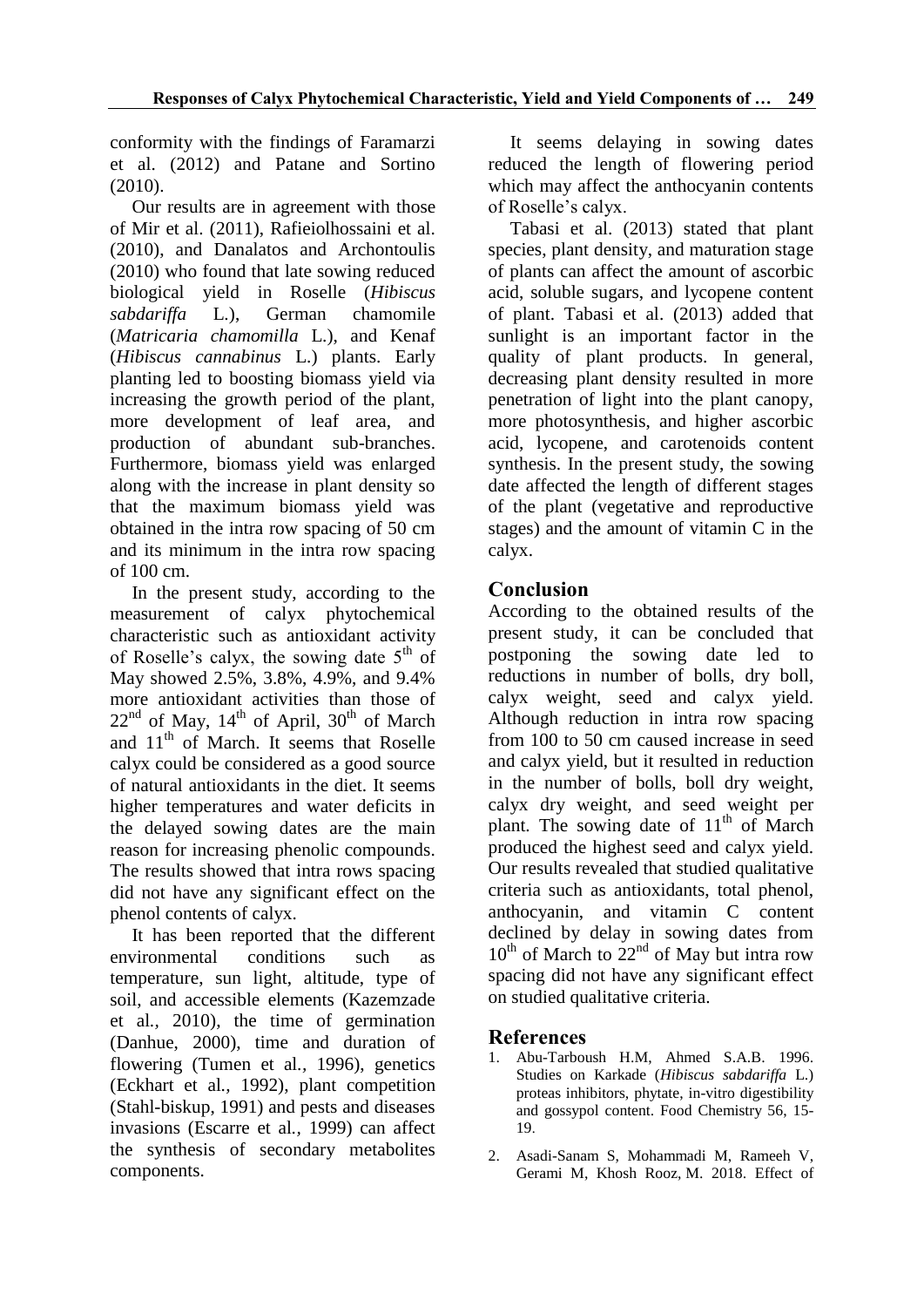Sodium Nitroprusside (snp) on Some of Biochemical Characteristics of Purple Coneflower [*Echinacea purpurea* (l.) Moench] Under Salinity Stress. Journal of Plant Process and Function Iranin Society of Plant Physiology 7(23), 123-138.

- 3. Arya S.P.N. 2000. Spectrophotometric methods for the determination of vitamin C. Analytica Chimica Acta 417, 1-14.
- 4. Brand-Williams W, Cuvelier M.E, Berset C. 1995. Use of a free radical method to evaluate antioxidant activity. Journal of Food Science and Technology 28(1), 25-30.
- 5. Castro N.E.A, Pinto J.E, Cardoso M.G, Morais A.R, Bertolucci S.K.V, Silva F.G. Delu Filho N. 2004. Planting time for maximization of yield of vinegar plant calyx (*Hibiscus sabdariffa* L.). Ciênc agrotec 28(3), 542-551.
- 6. Danalatosa N.G, Archontoulis S.V. 2010. Growth and biomass productivity of kenaf (*Hibiscus cannabinus* L.) under different agricultural inputs and management practices in central Greece. Industerial Crops Production 32, 231-240.
- 7. Dikwahal H.D, Haggai P.T, Aliyu L. 2007. Effects of sowing date and plant population density on growth and yield of two okra (*Abelmoschus escuelentus* L.) varieties in the northern guinea savanna of Nigeria. Journal Horticulture Science 1, 56-62.
- 8. Donhue K. 2003. Germination timing influences natural selection on life history characters Arabidopsis thaliana. Journal Ecology 83, 1006-1016.
- 9. Duarte-Almeida J.M, Santos R.J, Genovese M.L, Lajola F.M. 2006. Avaliaço da atividade antioxidante utilizando sistema Bcaroteno/acido linoleico e método de sequestro de radicais DPPH. Ciencia Tecnol Alimentos Journal 26(2), 446-452.
- 10. Duke J.A. 1992. Ecosystematic data on economic plants. International Journal of Crude Drug Research 17(3), 91-110.
- 11. Eckhart V.M. 1992. Resource compensation and the evolution of gynodioecy in Phacelia linearis (hydrophyllaceae). Evolution 46, 1313- 1382.
- 12. Ekwu L.G, Nwokwu G.N. 2012. Effect of plant spacing and planting date on the growth and yield of okra (*Abelmoschus esculentus*L.) in Abakaliki. Journal of Agricultural Extension and Rural Development 15(2), 1041- 1048.
- 13. El Naim A.M, Khaliefa E.H, Ibrahim K.A, Ismaeil F.M, Zaied M.M.B. 2012. Growth and Yield of Roselle (*Hibiscussabdariffa* L.) as Influenced by Plant Population in Arid Tropic of Sudan under Rain-fed. International Journal of Agriculture and Forestry 2(3), 88-91.
- 14. Escarre J, Lepart J, Sans F.X, Santuc J.J, Gorse V. 1999. Effect of picris heeracioides in the Mediterranean region. Journal of Vegetation Science 10: 101-110.
- 15. Faramarzi A, Seyedin S, Mohbali Poor N, Shahrokhi Sh. 2012. Study of sowing date on yield and components of Cotton varieties (*Gossypium hirsutum* L.) yield of in Mianeh region. Journal Research Agronomy Science 16(4), 27-38.
- 16. Gao W.J. 2000. The experimental technology of plant physiology. World Book Press, Xian; 2000. 89-258.
- 17. Hacket C, Carolene J. 1982. Edible Horticultural Crops: A compendium of information on fruits, vegetables, spice and nut species. Academic Press. Australia; p 17.
- 18. Hendry G.A.F, Houghton J.D. 1995. Natural Food Colourants. Natural pigments in Biology: Definitions. London: Blackie and Professional 59-64.
- 19. Kajidu Y.B, Gworgwor N.A, Joshua S.D, Sodangi A.I. 2015. Effects of inter-row spacing and weed interference on growth and yield of sorrel (*Hibiscus sabdariffa* L.) in Maiduguri, Nigeria. International Journal of Agricultural Research, Innovation and Technology 3(5), 1610-1617.
- 20. Kazamzade Z, Habibi Z, Yousef Zadi M, Ashabi M.A, Heidari Rikan M. 2010. Chemical composition and antibacterial activity of essential oil of sage (*Salvia mavrochlamys* bpiss & Kotschy) in West Azerbaijan province. Iran. Journal of Medicinal Plants 9(33), 75-82.
- 21. Keisha R, Christian J, Jackson C. 2009. Changes in total phenolic and monomeric anthocyanin composition and antioxidant activity of three varieties of sorrel (*Hibiscus sabdariffa* L.) during maturity. Journal of food composition and analysis 22, 663-667.
- 22. Mat Isa A, Isa P.M, Abd Aziz A.R. 1985. Analisis kimia dan pemprosean Roselle (*Hibiscus Sabdariffa* L.). Mardi Research Bulletin 13, 68-74.
- 23. Maurya R.P, Bailey J.A, Jeff S.T, Chandler A. 2013. Impact of plant spacing and picking interval on the growth, fruit quality and yield of